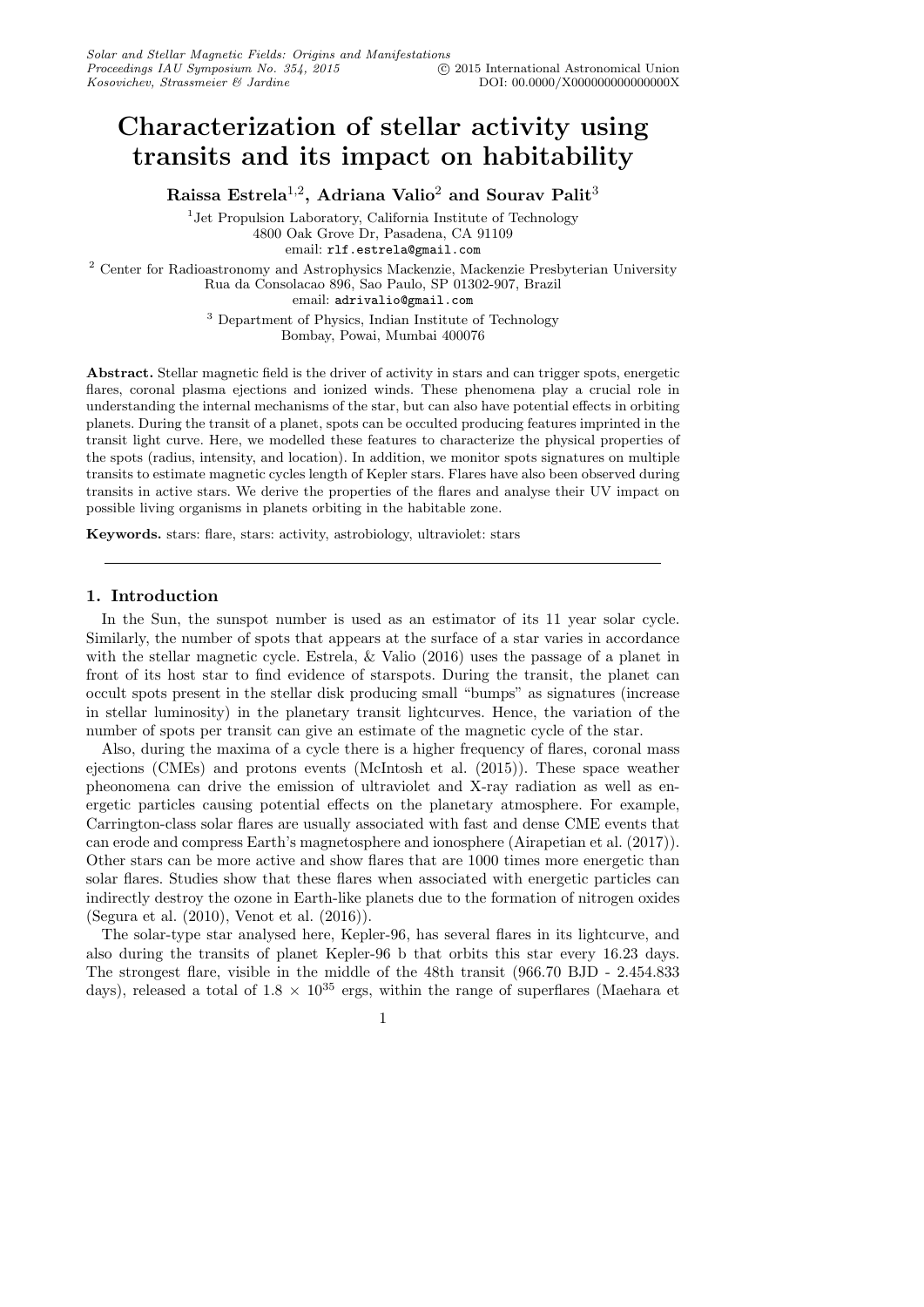al. (2015)). A study by Vida et al. (2017) using the data from the Kepler spacecraft in the K2 program found frequent flaring activity during the 80 days of observations of TRAPPIST-1. A total of 42 flares were detected and the strongest eruption emitted energy of roughly  $10^{33}$  ergs in white light, which is more energetic than the largest flare ever recorded from the Sun. These energetic events could threaten the habitability of the planets in the system as they orbit much closer to their host star (0.029, 0.037, and 0.0451 AU, respectively) than Earth.

#### 2. Stellar magnetic cycles

By monitoring the number of spots during the approximate 4 years of observation of the Kepler stars it is possible to estimate stellar cycles. Estrela, & Valio (2016) applied two new methods to investigate the existence of a magnetic cycle: spot modelling and transit residuals excess. They found agreement between the results of the two methods for the solar-type stars Kepler-63 and Kepler-17. With the first method, they obtained  $P_{\text{cycle}} = 1.12 \pm 0.16$  yr (Kepler-17) and  $P_{\text{cycle}} = 1.27 \pm 0.16$  yr (Kepler-63), and for the second approach:  $P_{cycle} = 1.35 \pm 0.27$  yr (Kepler-17) and  $P_{cycle} = 1.27$ . The second method is much faster to determine magnetic cycles because it only requires to integrate the area of the residuals due to the activity (spots) in the transit light curve. We used this method to estimate the magnetic cycle of two more active stars observed by Kepler: HAT-P-11 (Kepler-3) and Kepler-96. For the former, we obtained a cycle of  $0.83 \pm 0.16$ yr and for the latter,  $1.50 \pm 0.35$  yr.

### 3. UV radiation from flares on Kepler-96 and Trappist-1 systems

During a flare, the solar flux in XUV  $(20-300\text{\AA})$  band increases by a factor of 1000 and in the EUV  $(300-1215\text{\AA})$  band by up to a factor of 20 (Woods, & Rottman (2005), Airapetian et al. (2017)). Longer UV wavelenghts also have an increase, Woods et al. (2004) reported that one of the most intense solar flare detected, a X17 GOES class observed in 2003, increased by 12% the Mg II h and k emissions (279.58-279.70nm), which is within the MUV range.

Here we compute the UV contribution due to the energetic flares observed in Kepler-96 and Trappist-1. We focus on the MUV region of the spectra (200-300) because at short wavelengths (0.1-200nm) the UV is attenuated in the top of the atmosphere, considering an Earth-like atmosphere with strong absorbers like  $N_2$ ,  $CO_2$  or  $O_2$ . Radiation at wavelengths between 200-320nm can partially reach the surface of the planet depending if the planet has or not an ozone layer, and are very harmful to life.

On Earth, the ozone layer is responsible for absorbing most of the solar ultraviolet radiation arriving at our planet. In particular, the radiation that is the most threatening for life, like UVC (100-280 nm), is completely absorbed by the ozone layer, while UVB (280-315 nm) has an absorption of 95% and UVA (315-400nm) can reach the Earth's surface. Therefore, the ozone layer acts as a shield that protects lifeforms living on the surface of our planet from the harmful ultraviolet radiation.

Estrela & Valio (2018) estimated the UV flux contribution of Kepler-96 flares using the MUV flux measured from the most intense solar flares, that was observed in 2003. For Trappist-1, along with the flux values of the flare observed by Vida et al. (2017), we use spectral and lightcurve information of a similar observed superflare of the M dwarf star AD Leo presented by Hawley & Pettersen (1991) to find the approximate spectra of the Trappist-1 flare, obtained by systematic extrapolation following the methods of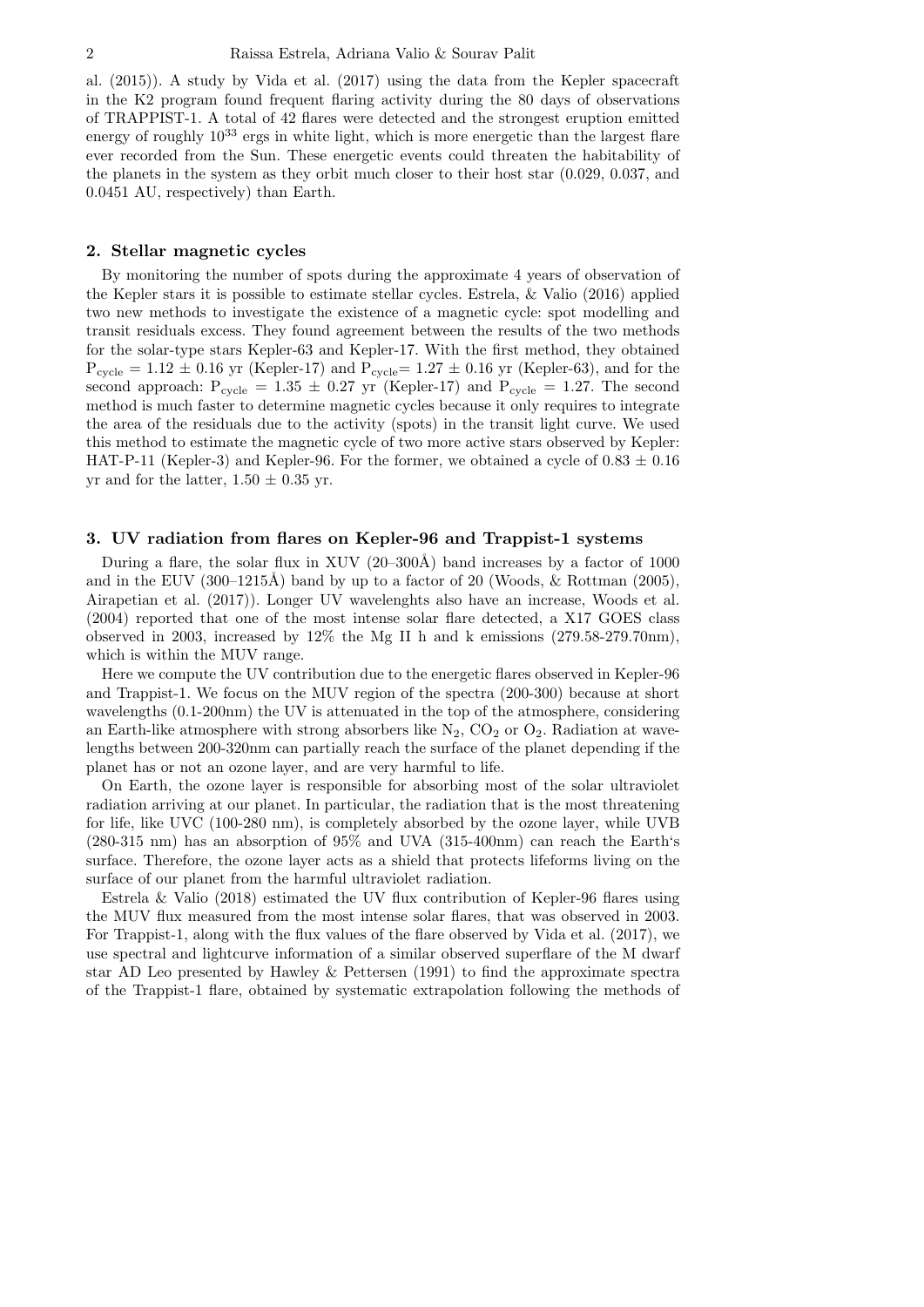Segura et al. (2010). The estimated UV (180-400nm) spectra of the Trappist-1 flare are shown in Fig. 1.

To compute the UV radiation (180-300 nm) through the atmospheres of the Trappist-1 planets, we use a two stream radiative transfer code from Ranjan et al. (2017). This code computes the UV fluxes and intensities at the top of the atmosphere and at the surface of the planets orbiting M-dwarfs, under a specified atmosphere and surface conditions. As input, the code requires the stellar spectrum, and the temperature, pressure and composition (gas molar concentration) as a function of altitude. We partitioned the atmosphere into 55 layers, each having thickness of 1km, and two atmospheric scenarios were used as an input to the code: (i) a 1 bar  $CO<sub>2</sub>$  dominated atmosphere (0.9 bar  $N<sub>2</sub>$ , 0.1 bar  $CO<sub>2</sub>$ ), similar to the Archean Earth at 3.9 Gyr and (ii) a modern atmosphere with ozone. For the former, we adopted a pre-biotic model already provided by the code. While for the latter, we consider an atmosphere composed of  $N_2$ ,  $O_2$ ,  $CO_2$ ,  $H_2O$ ,  $CH_4$ ,  $O_3$ , and  $SO_2$ .



Figure 1. Estimated UV spectra of the strongest flare of Trappist-1 from Vida et al. (2017) for every 5 minutes during the evolution of the flare.

#### 3.1. Results

The net UV flux at the top of the atmosphere (dashed lines) and on the surface (solid lines) of the three TRAPPIST-1's HZ planets are shown in Fig 2. The fluxes reach the highest values during the first impulsive phase ( $\sim 10^2 \text{ Wm}^{-2} \text{nm}^{-1}$ ), but has a considerable increase during the second peak of the flare. These values are in accordance with the UV surface flux from Segura et al. (2010) for an Earth-like planet during the energetic flare  $(10^{33} \text{ erg})$  of the M dwarf star AD Leo. In the presence of ozone, the UV radiation shortwards of 280 nm, which are the most dangerous to life, is absorbed. Just a small amount of UVB radiation arrives at the surface. However, the UVB and UVA flux during the impulsive phase of the flare can still be ∼ 100 times higher than the flux received by Earth (solid black line in Fig. 2). For an Archean atmosphere, only UV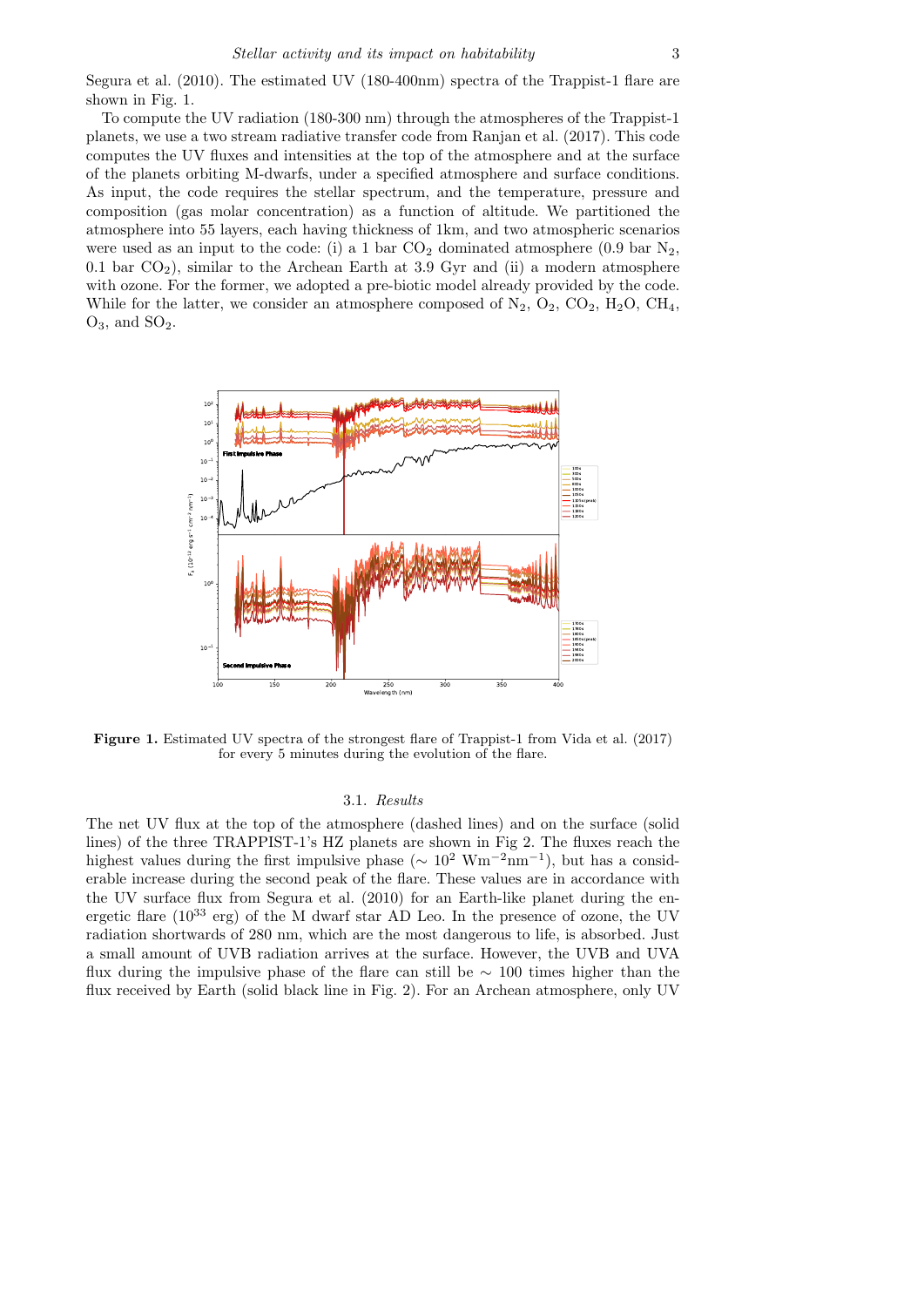

Figure 2. Ultraviolet flux at the top of the atmosphere (dashed line) and at the surface (solid line) of planets Trappist-1 e (top), Trappist-1 g (middle) and Trappist-1 f (bottom) during the evolution of the flare. The UV flux arriving at the surface is transmitted by two atmosphere models: 1 bar  $CO<sub>2</sub>$  dominated atmosphere (Archean) and a present day Earth-like atmosphere with ozone. The quiescent solar UV flux received at the top of the atmosphere of Earth is shown in the top panel for comparison (black solid line).

wavelengths smaller than 200 nm are absorbed, which means that the planetary surfaces receive UVB and UVC fluxes that are ∼5 times more biologically harmful than those on the present-day Earth.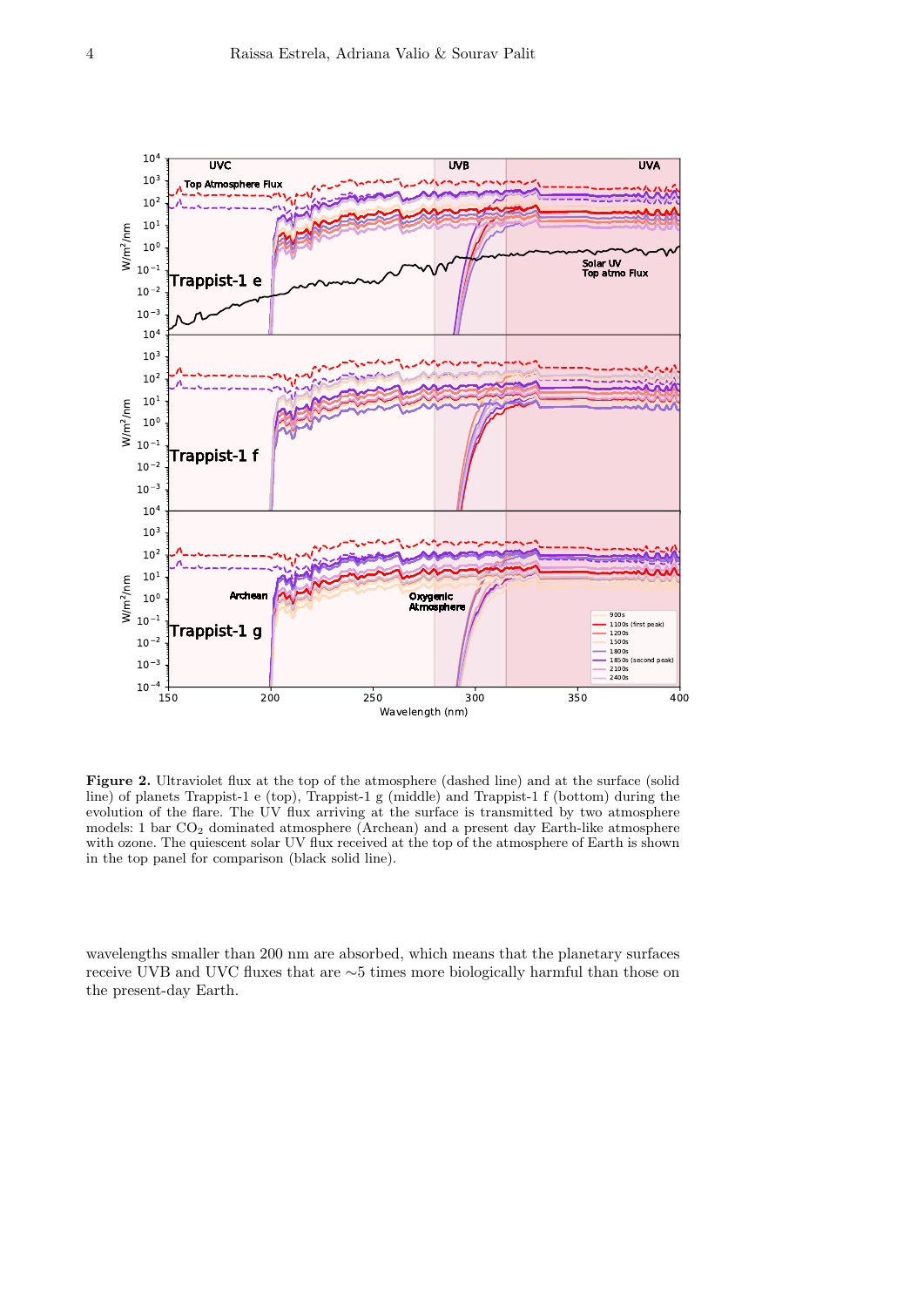**Table 1.** Biological effective irradiance,  $E_{eff}$   $(J/m^2)$ , due to the strongest superflare on Kepler-96

| Planet                             | Bacteria                                                                                                                                                                | Archean Present day |
|------------------------------------|-------------------------------------------------------------------------------------------------------------------------------------------------------------------------|---------------------|
| Kepler-96 $(1 \text{ AU})$ E. coli | $\left  \begin{array}{c} E.~coli \\ D.~radio durans \end{array} \right  1.4 \times 10^4 \left  \begin{array}{c} 1.4 \times 10^4 \\ 8.0 \times 10^3 \end{array} \right $ | 21.5<br>7.5         |

**Table 2.** Biological effective irradiance,  $E_{\text{eff}}(J/m^2)$ , due to the two impulsive phases of the superflare. To obtain the values in Joules, we multiplied the values in Watts by the total duration of the each peak (146s and 158s, respectively).

| <b>First Impulsive Phase</b>  |                                                                                                                                                                |  |                       |  |  |
|-------------------------------|----------------------------------------------------------------------------------------------------------------------------------------------------------------|--|-----------------------|--|--|
|                               | Planet Bacteria                                                                                                                                                |  | Archean   Present day |  |  |
|                               | TRAPPIST-1e $\begin{array}{ l l } E. \,\, coli & 1.3 \times 10^6 \\ D. \,\, radiodurans & 6.6 \times 10^6 \end{array}$                                         |  | 59.4<br>19            |  |  |
| TRAPPIST-1f   E. coli         | $\begin{array}{ l l } E. & coli & 8.2 \times 10^5 \\ D. & radiodurans & 4 \times 10^5 \end{array}$                                                             |  | -14<br>4.4            |  |  |
|                               | TRAPPIST-1g $\begin{array}{ l }\nE. \text{ coli} \\ D. \text{ radiodurans}\n\end{array}$ $\begin{array}{ l }\n5.5 \times 10^5 \\ 2.7 \times 10^5\n\end{array}$ |  | - 12<br>3.8           |  |  |
| <b>Second Impulsive Phase</b> |                                                                                                                                                                |  |                       |  |  |
|                               | Planet   Bacteria   Archean   Present day                                                                                                                      |  |                       |  |  |
|                               | TRAPPIST-1e $\begin{array}{ l }\nE.\,\,coli & 3.8 \times 10^5 \\ D.\,\,radiodurans & 2 \times 10^5\n\end{array}$                                               |  | - 17<br>5.4           |  |  |
| TRAPPIST-1f   E. coli         | $\begin{array}{ l l }\nE. & coli & 2.3 \times 10^5 \\ D. & radiodurans & 1.2 \times 10^5\n\end{array}$                                                         |  | $\overline{4}$<br>1.3 |  |  |
| TRAPPIST-1g $E.$ coli         | <i>E. coli</i><br><i>D. radiodurans</i> $\begin{vmatrix} 1.6 \times 10^5 \\ 7.8 \times 10^4 \end{vmatrix}$                                                     |  | -3.5<br>1.1           |  |  |

### 4. Biological Impact

# 4.1. On the surface

To determine the survival of two bacteria on the surface of the Trappist-1's HZ planets we calculate the overall effective UV flux  $(E_{\text{eff}})$  that falls in a biological body, considering the strongest observed flare of Trappist-1 and Kepler-96. Details of this calculation are presented in Estrela & Valio (2018). The threshold for the  $E_{\text{eff}}$  was chosen using the maximum UV flux for 10% survival of these bacteria.

Table 1 and 2 summarizes the results found for the  $E_{\text{eff}}$  considering the UV increase during the two impulsive phases of the flares in Trappist-1 and for a hypothetical planet at 1AU of Kepler-96. Thus, it is possible to observe that for a sudden increase of 5400% from the strongest flare in Kepler-96, both micro-organisms can live in the surface if the planet has an atmosphere like the one we find on the present-day Earth with ozone. The same is true for the Trappist-1 planets. The UV flux received by the bacteria in a planet with a primitive atmosphere is very high ( $\sim 10^5$  J/m<sup>2</sup>) compared to the one with ozone. For a planet with a present-day atmosphere (with ozone), E. Coli could not survive in Trappist-1 e only during the first impulsive phase of the flare. However, both bacteria could survive in the other HZ planets under the presence of ozone.

# 4.2. On the ocean

The exposure to the high UV irradiation of flares imposes difficulties to the survival of microorganisms on the surface of the planet. A deep ocean could provide a safe refuge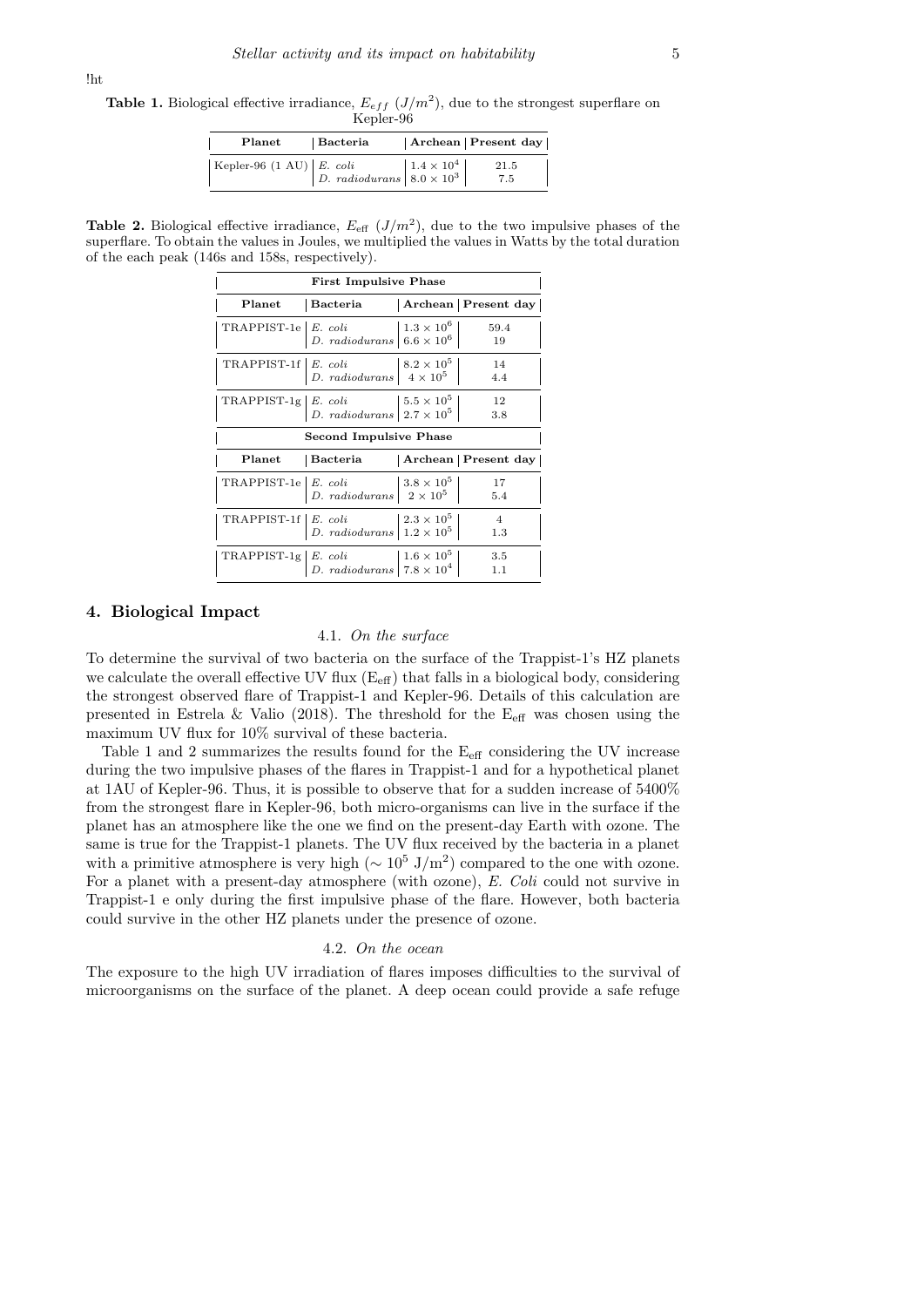for micro-organisms against this extreme environment, by attenuating the effects of this radiation. Therefore, depending on the absorption of the UV radiation by the water, which varies with the ocean depth, the aquatic environment is more likely to host life. The UV spectral irradiance as a function of ocean depth can be calculated using the following equation:

$$
I(\lambda, z) = I_0(\lambda)e^{-K(\lambda)z}
$$
\n(4.1)

where  $I(\lambda, z)$  is the UV spectral irradiance at depth  $z, I_0(\lambda)$  is the UV spectral irradiance with the superflare contribution passing through a Primitive/Present-day atmosphere, and reaching the water surface and  $K(\lambda)$  is the diffuse attenuation coefficient for water given by the sum of the absorption coefficient of water and the scattering coefficient.

Then, to quantify the effects on a micro-organism living in the ocean, we compute the biological effective irradiance. For that, we convolve the UV irradiation at a certain ocean depth z with the action spectrum of the bacteria to estimate at which depth the micro-organisms would receive an UV radiation dosage that they can tolerate.

Estrela & Valio (2018) assumed that an hypothetical Earth at 1 AU orbiting the star Kepler-96 has a calm and flat Archean ocean and found that D. Radiodurans and E. Coli would need to live at a depth of  $12m$  and  $28m$ , respectively. In the case of the Trappist-1 planets, during the first impulsive phase, E. Coli and D. Radiodurans could survive approximately at 40 and 20m, respectively, below the ocean surface of the three HZ planets. While for the second impulsive phase, they could survive at lower ocean depths:  $\sim$  38 and 21m, respectively.

# 5. Conclusions

In this work we estimated short magnetic cycles using planetary transits for the stars HAT-P-11 and Kepler-96, and we obtained cycles of  $0.83 \pm 0.16$  yr and  $1.50 \pm 0.35$ yr, respectively. Moreover, we estimated the impact that the UV increase due to high energetic flares from Kepler-96 would have if there was a hypothetical planet orbiting this star in the habitable zone (1 AU). We also applied similar analysis for the Trappist-1 system. We find that to survive the impacts from the strongest flare observed in Kepler-96 and in Trappist-1 microorganisms would need the protection from the ozone. An ocean in these planets could also provide a safe refuge for the lifeforms under the high UV irradiation of the flares. For the bacteria analysed in this work, E. Coli and D. Radiodurans they could escape from the hazardous UV effects of Kepler-96 flare at a depth of 28m and 12m below the ocean surface,respectively. In the three Trappist-1 HZ planets, they could survive at approximately 40m and 20m, respectively, below the ocean surface during the first impulsive phase of the superflare.

### 6. Acknowledgements

Raissa Estrela acknowledges a FAPESP fellowship (2016/25901-9 and 2018/09984-7). This research was carried out at Center for Radioastronomy and Astrophysics Mackenzie and at Jet Propulsion Laboratory, California Institute of Technology, under a contract with the National Aeronautics and Space Administration. C 2019 All rights reserved.

# References

Airapetian, V. S., Glocer, A., Khazanov, G. V., et al. 2017, ApjL, 836, L3